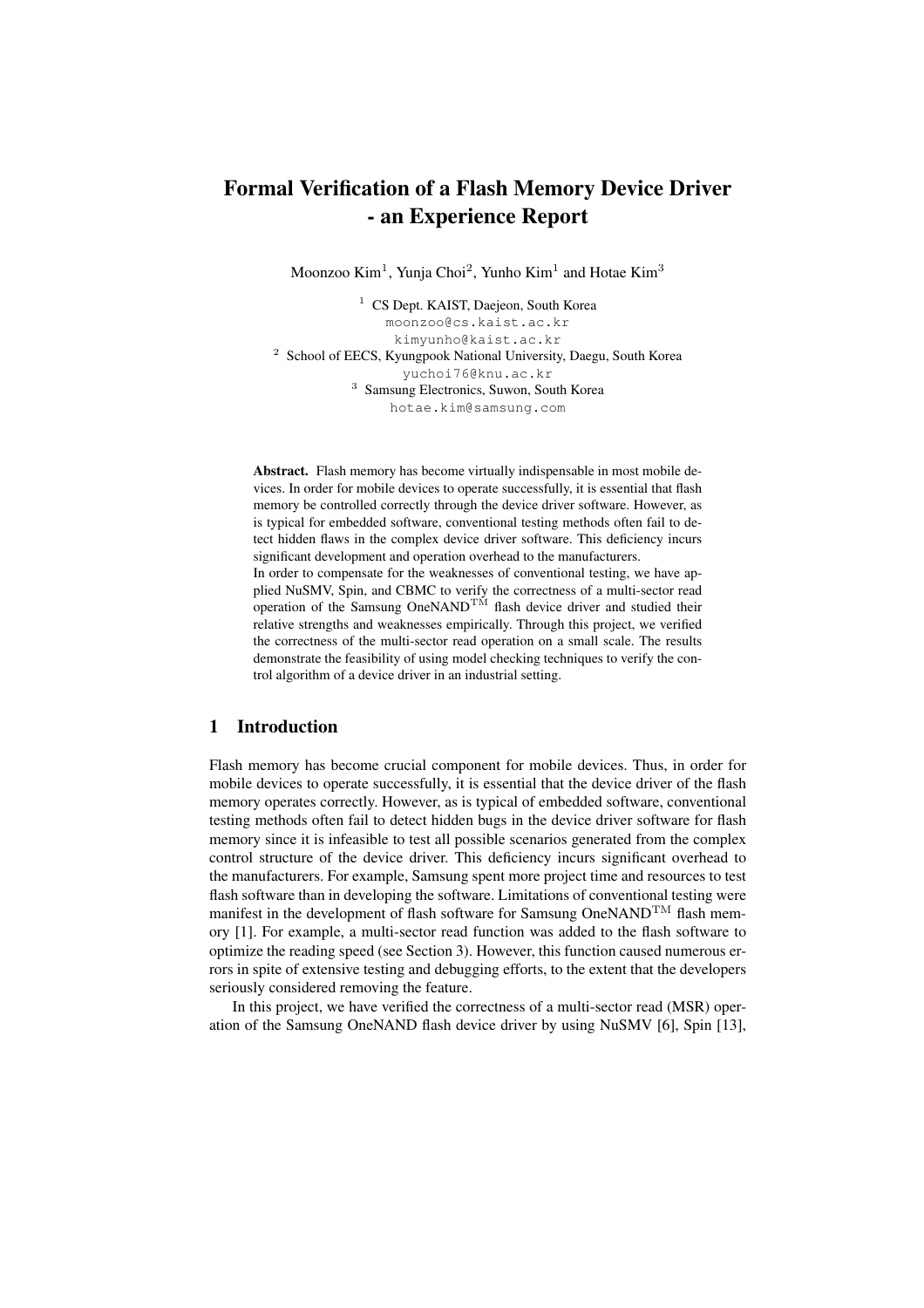and CBMC [10] for an exhaustive analysis of a small size flash. These three model checkers use three different techniques, namely BDD-based model checking technique, explicit model checking technique, and SAT-based bounded model checking technique. The contributions of this project are three-folds.

First, this project handles an interesting industrial problem to verify *functional correctness* of a controller with a *large data structure*. To date, there have been studies on verification of device drivers [12, 20, 25] and handling of large data structures such as arrays and linked lists [4, 8, 24]. Nevertheless, they either focus on debugging the compatibility of hardware-software interface or checking the correctness of standard operations for the data structure itself, rather than verification of the functional correctness of the device driver algorithm. The verification problem we have encountered with MSR is unique in that (1)MSR operates over a large set (potentially millions) of structured data and (2)It is necessary to verify the MSR as it is since our goal is to verify the correctness of existing code – optimization or aggressive abstraction of the algorithm itself should be minimized.

Second, the model checking results provide a practical alternative verification technique to testing. Although the model checking results guarantee the correctness of MSR on a small size flash only, the exhaustive analysis results provide higher confidence compared to testings previously performed by Samsung. Furthermore, since MSR is a core logic used for most flash softwares with variations, the verification framework and strategy of the project can be used for other flash softwares with only modest efforts. Samsung highly valued the verification results and started to apply model checking to a flash file system as a subsequent project.

Finally, we conducted a series of experiments to verify MSR by using three popular model checkers NuSMV, Spin, and CBMC. Our experiment results show that the selection of model checking technique makes significant effects on the performance of verifying MSR as well as verification effort to create and maintain a model which is also a crucial factor for successful application of model checking in industry. Although there exist a number of case studies on comparisons between different model checkers [26, 9, 11], comparison from the view-point of data-intensive application has not seen intensive study thus far; we believe that this issue is crucial to the success of verifying flash software. Furthermore, the empirical studies of the three different model checkers can provide valuable insight to the relative strengths and weaknesses of these popular model checking techniques.

# 2 Overview of the OneNAND Verification Project

Our team for this project consists of two professors, one graduate student, and one senior engineer at Samsung. We worked on this verification project for six months. We spent the first three months reviewing the design and code of the device driver software and the characteristics of OneNAND flash. Most parts of the device driver software are written in C (∼30000 lines) and a small portion of the software is written in ARM assembly language.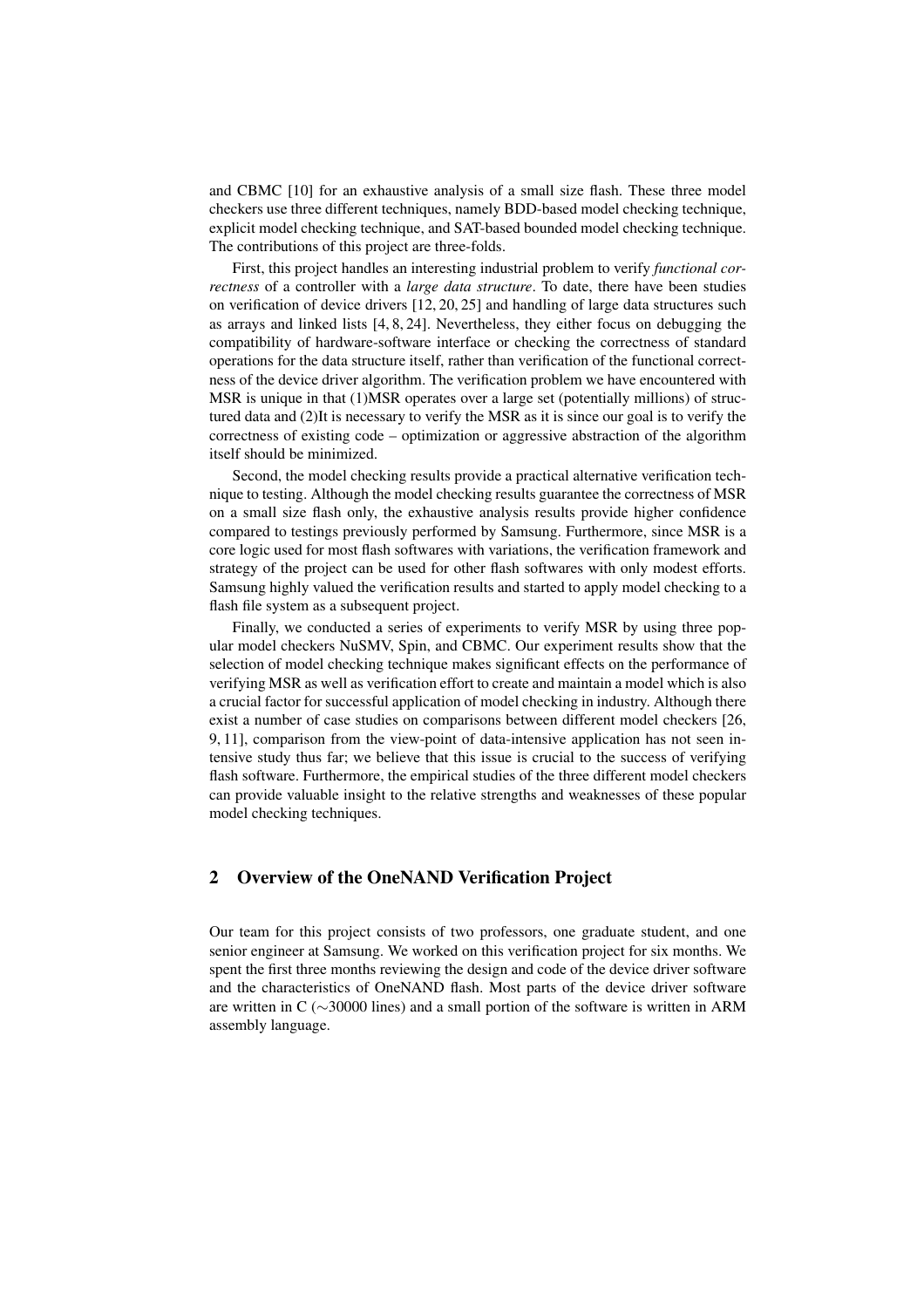#### 2.1 Overview of the Device Driver Software for OneNAND Flash Memory

A unified storage platform (USP) is a software solution to operate OneNAND device. Figure 1 presents an overview of USP. USP allows applications to store and retrieve data on OneNAND through a file system. USP contains a flash translation layer (FTL) through which data and programs in the OneNAND device are accessed. FTL consists of three layers - a sector translation layer (STL), a block management layer (BML), and a low-level device driver layer (LLD). Generic I/O requests from applications are fulfilled through the file system, STL, BML, and LLD, in order. A prioritized read request for executing a program is made through demand paging manager (DPM) and this request goes to BML directly. A prioritized read request from DPM can preempt generic I/O operations requested from STL.



Fig. 1. An overview of USP

### 2.2 Overview of the Sector Translation Layer (STL)

A NAND flash device consists of a set of *pages*, which are grouped into *blocks*. A *unit* can be equal to a block or multiple blocks. Each page contains a set of *sectors*. When new data is written to flash memory, rather than overwriting old data directly, the data is written on empty physical sectors and the physical sectors that contain the old data are marked as invalid. Since the empty physical sectors may reside in separate physical units, one logical unit (LU) containing data is mapped to a linked list of physical units (PU). STL manages this mapping from logical sectors (LS) to physical sectors (PS) and performs garbage collection. This mapping information is stored in a sector allocation map (SAM), which returns the corresponding PS offset from a given LS offset. Each PU has its own SAM.

Figure 2 illustrates a mapping from logical sectors to physical sectors where 1 unit contains 4 sectors. Suppose that a user writes "AB" and then updates 'B' with 'Q' and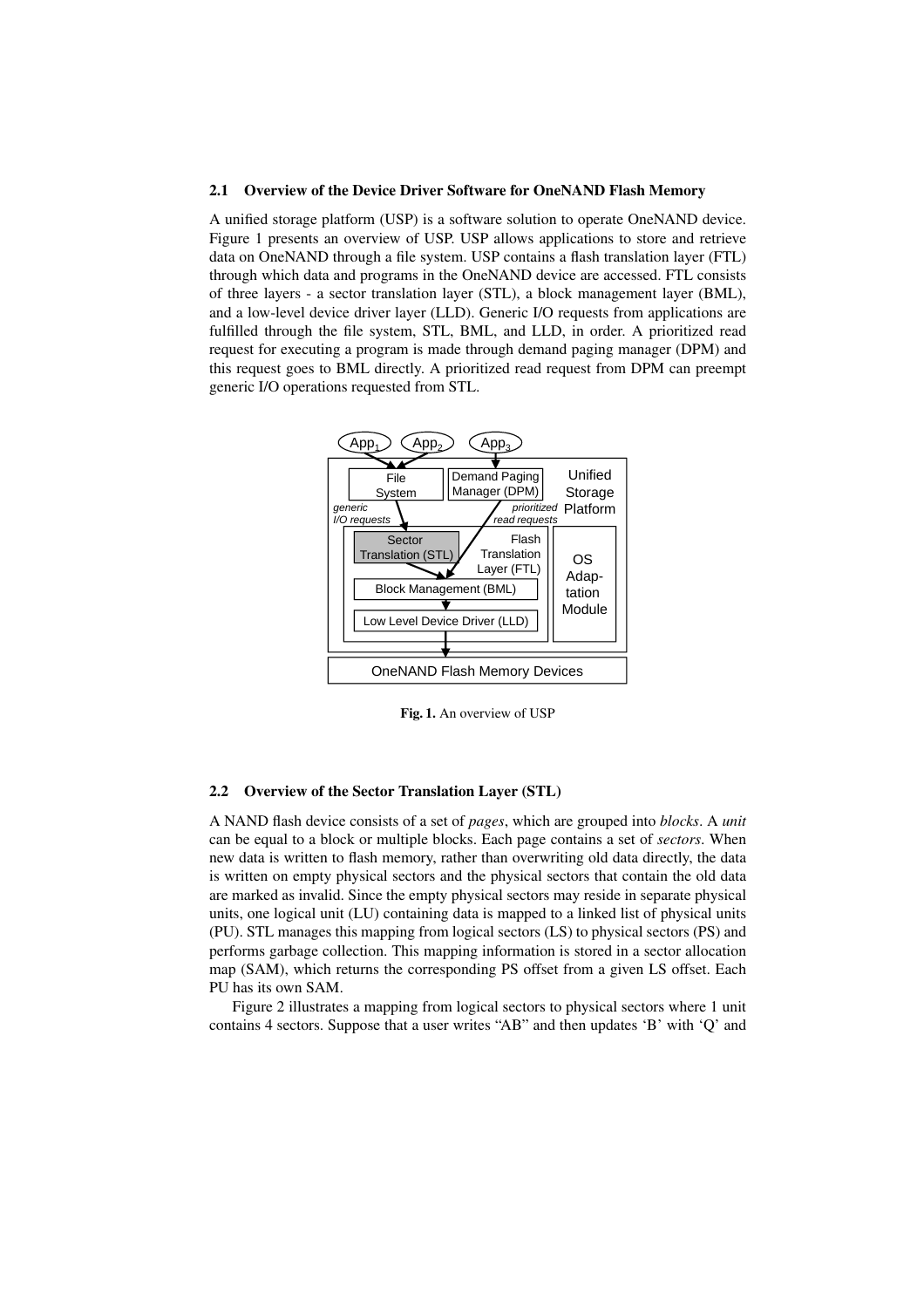

Fig. 2. Mapping from logical sectors to physical sectors

'A' with 'P' in order, and appends 'R' to make "PQR" finally. Suppose that a user writes LS0('A') of LU7. STL assigns an empty physical unit PU1 to LU7, and LS0('A') is written into PS0 of PU1 (SAM1[0]=0) as depicted in Figure 2(a). The user continues to write  $LS1('B')$  of  $LU7$ , and  $LS1$  is subsequently stored into PS1 of PU1 (SAM1[1]=1) (Figure 2(b)). The user then updates  $LS1('B')$  with 'Q' and  $LS0('A')$  with 'P' in order, which results in  $SAMI[1]=2$  and  $SAMI[0]=3$  (Figure 2(c) and Figure 2(d)). Finally, the user writes LS2('R') of LU7 and STL finds that PU1 has no empty sector. Then STL adds a new physical unit PU4 to LU7 and yields SAM4[2]=0 (Figure 2(e)).

# 3 Multi-sector Read Operation

USP provides a mechanism to simultaneously read as many multiple sectors as possible in order to improve the reading speed. The core logic of this mechanism is implemented in a single function in STL. Due to the non-trivial traversal of data structures for logicalto-physical sector mapping (see Section 2.2), the function for MSR is 157 lines long and highly complex, having 4-level nested loops. Figure 3 describes simplified pseudo code of these 4-level nested loops. The outermost loop iterates over LUs of data (line 2-17). The second outermost loop iterates until the LS's of the current LU are completely read (line 4-15). The third loop iterates over PUs mapped to the current LU (line 6- 14). The innermost loop identifies consecutive PS's that contain consecutive LS's in the current PU (line 7-10). This loop calculates conScts and offset, which indicate the number of such consecutive PS's and the starting offset of these PS's, respectively. Once conScts and offset are obtained, BML READ reads these consecutive PS's as a whole fast (line 11).

For example, suppose that the data is "ABCDEF" and each unit consists of four sectors and PU0, PU1 and PU2 are mapped to LU0 ("ABCD") in order and PU3 and PU4 are mapped to LU1 ("EF") in order as depicted in Figure 4(a). Initially, MSR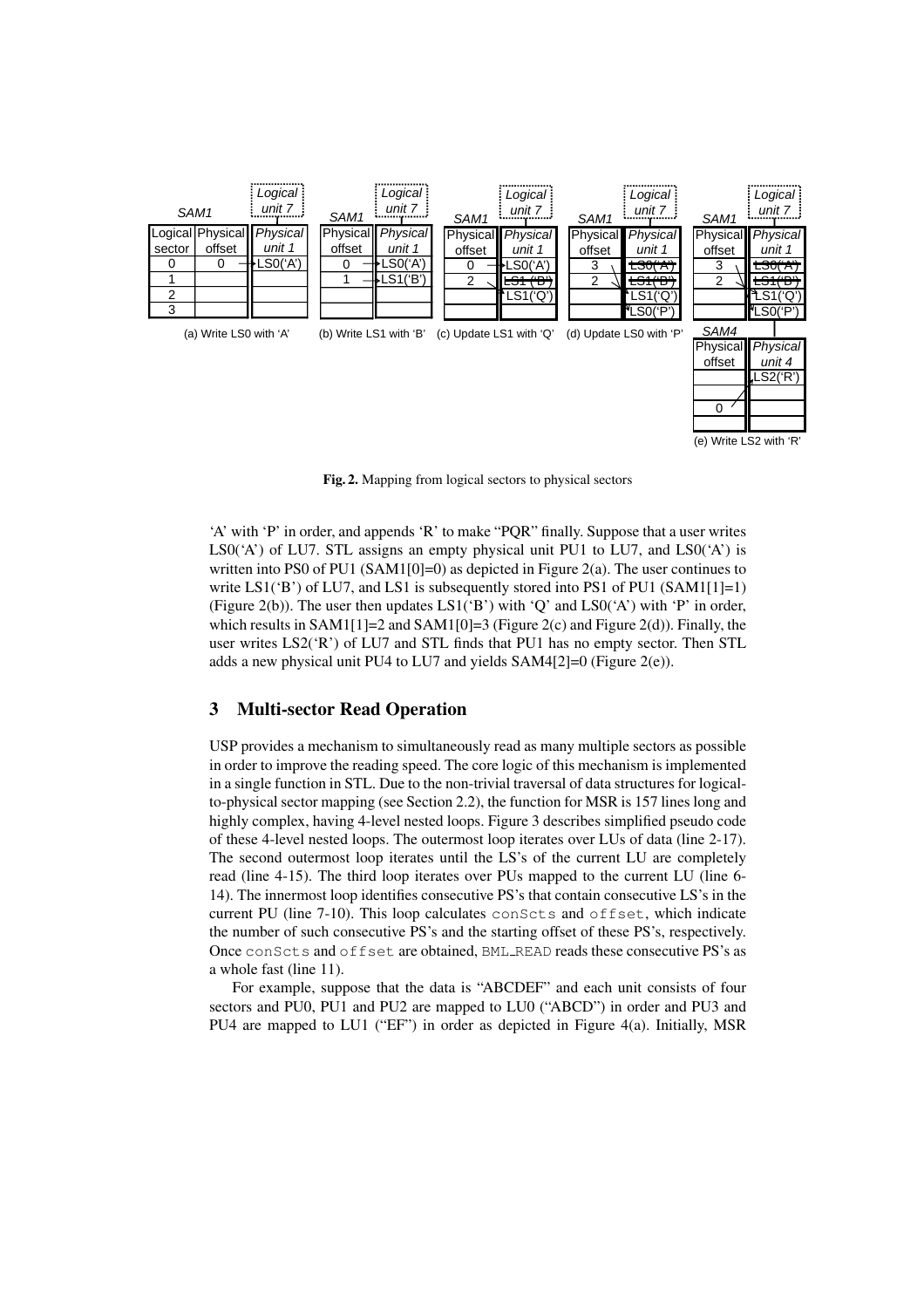```
01:curLU = LU0;02:while(curLU != NULL ) {
03: readScts = # of sectors to read in the current LU
04: while(readScts > 0 ) {
05: curPU = LU->firstPU;
06: while(curPU != NULL ) {
07: while(...) {
08: conScts = # of consecutive PS's to read in curPU
09: offset = the starting offset of these consecutive PS's in curPU
10: }
11: BML_READ(curPU, offset, conScts);
12: readScts = readScts - conScts;
13: curPU = curPU->next;
14: }
15: }
16: curLU = curLU->next;
17:}
```
Fig. 3. Loop structures of MSR

accesses SAM0 to find which PS of PU0 contains  $LSO(A')$ . Then, it finds SAM0[0]=1 and reads PS1 of PU0. Since SAM0[1] is empty (i.e., PU0 does not have LS1('B')), MSR moves to the next PU, which is PU1. For PU1, MSR accesses SAM1 and finds that LS1('B') and LS2('C') are stored in PS1 and PS2 of PU1 consecutively. Thus, MSR reads PS1 and PS2 of PU1 altogether through BML READ and continues its reading operation.

The requirement for MSR is that the content of the read buffer should correspond to the original data in the flash memory when MSR finishes reading, as given by the following invariant formula for  $INV$ .

$$
INV: after\_MSR \rightarrow (\forall i. logical\_sectors[i] = but[i])
$$



Fig. 4. Possible distributions of data "ABCDEF" and "FEDCBA" to physical sectors

In our verification tasks, we assume that each sector is 1 byte long and each unit has four sectors. Also, we assume that data is a fixed string of distinct characters (e.g.,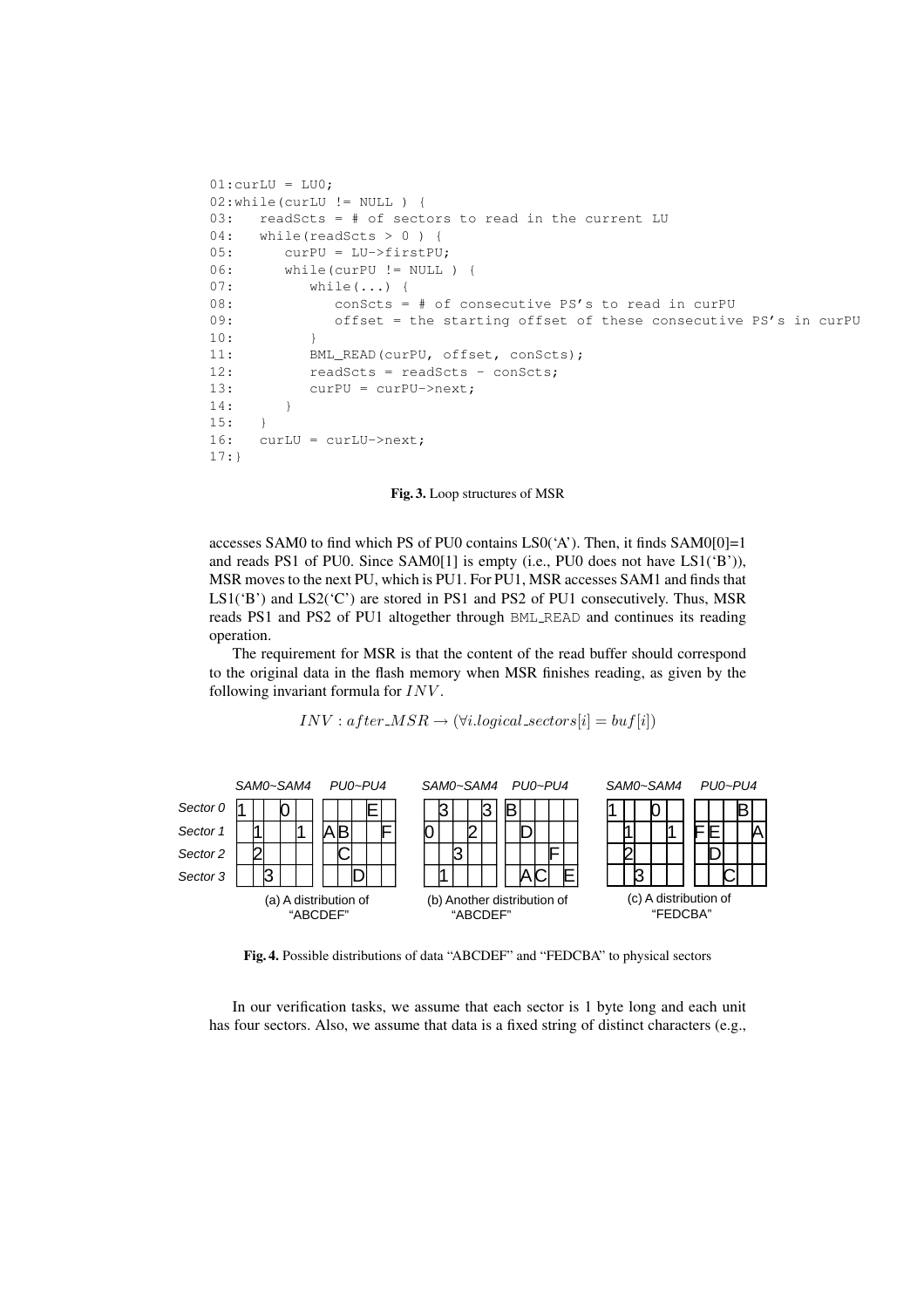"ABCDE" if we assume that data is 5 sectors long, and "ABCDEF" if we assume that data is 6 sectors long). We apply this data abstraction since the values of logical sectors should not affect the reading operations of MSR, but distribution of logical sectors into physical sectors does. For example, for the same data "ABCDEF", the reading operations of MSR are different for Figure  $4(a)$  and Figure  $4(b)$ , since they have different SAM configurations (i.e. different distributions of "ABCDEF"). However, for "FED-CBA" in Figure 4(c) which has the same SAM configuration of Figure 4(a), MSR operates exactly same way as for Figure 4(a). Thus, if MSR reads "ABCDEF" in Figure 4(a) correctly, MSR reads "FEDCBA" in Figure 4(c) correctly too.

In addition, we assume that data occupies 2 logical units. The number of possible distribution cases for *l* LS's and *n* physical units, where  $5 \le l \le 8$  and  $n \ge 2$ , increases exponentially in terms of  $n$ , and can be obtained by

$$
\sum_{i=1}^{n-1} ((4 \times i) C_4 \times 4!) \times ((4 \times (n-i)) C_{(l-4)} \times (l-4)!)
$$

For example, if a flash has 1000 physical units with data occupying 6 LS's, there exist a total of  $3.9 \times 10^{22}$  distributions of the data.

As you have seen from Figure 4, the operations of MSR depend on the values of SAM tables and the order of PUs linked to LU. Therefore, MSR has characteristics of control-oriented program (4-level nested loops) and data-oriented program (large data structure consisting of SAMs and PUs) at the same time, although the values of PS's are not explicitly manipulated.

### 4 Model Checking MSR using NuSMV

NuSMV [6] is an open-source symbolic model checker branched from SMV. Although the SMV family has been widely used in the hardware industry, its application to industrial software has been limited to a couple of case studies [5, 19], mostly in the area of software specifications. Despite that explicit model checking has been favored in software verification, MSR has the following attractive characteristics, which have motivated the present authors to verify it with symbolic model checking.

- 1. MSR operates with a semi-random environment sector writing is assumed to be random except for having some constraints.
- 2. MSR's data structure can be abstracted in a simple array form with a couple of simple operations, such as assignments and equality checking.
- 3. MSR is a single-threaded program that can be verified independently from other modules.

Unlike explicit model checking, which requires that the system environment be modeled explicitly, symbolic model checking allows free-variables to represent environmental inputs whose possible values are exhaustively evaluated through symbolic computation; this is one of the advantages of checking MSR using NuSMV. Whereas it is generally known that symbolic model checking performs poorly on applications with a large data structure and arithmetic operations, the main data structure in MSR is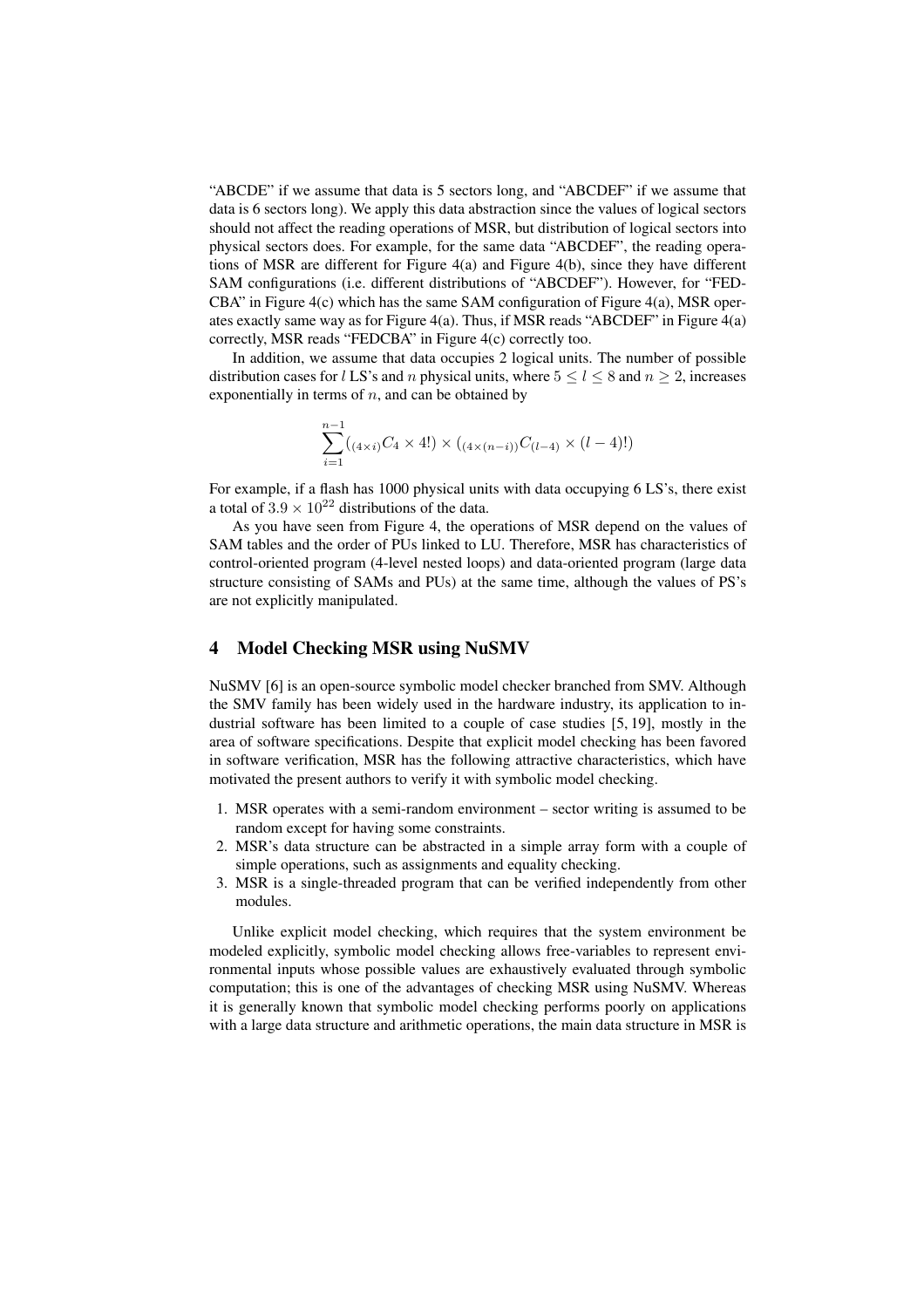relatively simple two 2-dimensional integer arrays (PUs and SAMs) with no arithmetic operations. MSR's single-threaded structure is also suitable for using NuSMV, which is known to be inefficient in handling interleaves.

#### 4.1 Model Translation

We manually specified a NuSMV model for MSR after reading corresponding design documents and C code. The first challenge in creating a NuSMV model for MSR arises from the different modeling paradigms used in C and NuSMV; the NuSMV modeling language is dataflow-based, whereas C is a control-flow based language. Thus, translation of a C program into a NuSMV model requires introduction of control points to reflect control-dependent changes of data variables. For example, the simple procedural fragment of C in Figure 5 has three control points in terms of the data dependency. The conversion to a set of parallel statements is based on introducing a Boolean variable for each control point and making each statement dependent on the values of the control point variables. These parallel statements are then converted into NuSMV code using init and next operators as shown in the last column of Figure 5.

| A fragment of C                                                    | Conversion to parallel statements<br>based on control and data dependency                                                                                                                                                      | Corresponding NuSMV code                                                                                                                                                                                                                                                                                                                                                                 |
|--------------------------------------------------------------------|--------------------------------------------------------------------------------------------------------------------------------------------------------------------------------------------------------------------------------|------------------------------------------------------------------------------------------------------------------------------------------------------------------------------------------------------------------------------------------------------------------------------------------------------------------------------------------------------------------------------------------|
| 2: while(x $>=0$ ){<br>$\leftarrow$ DP3<br>4:<br>$X - \frac{1}{2}$ | 1: x=x-1; $\leftarrow$ DP1  0: DP1=0; DP2=0; DP3=0;<br>1: if (!DP1) { $x=x-1$ ; DP1 =1;}<br>3: $y = x$ ; $\leftarrow$ DP2   2: if ((DP1    DP3) && x>=0) {<br>$y = x$ ; DP2=1; DP3=0;<br>$3:$ if (DP2) {<br>x--: DP3=1: DP2=0: | init(DP1):=0; init(DP2):=0; init(DP3):=0;<br>$next(DP1) = 1$ ;<br>$next(DP2): = case (DP1   DP3) & (x >= 0) : 1;$<br>DP <sub>2</sub><br>: 0:<br>:DP2<br>esac:<br>$next(DP3): = case (DP1   DP3) & (x >= 0) : 0;$<br>DP <sub>2</sub><br>: 1:<br>:DP3<br>esac;<br>$next(x):= case IDP1   DP2$<br>$: x-1$<br>:X:<br>esac;<br>$next(y) := case (DP1   DP3) & (x >= 0) : x;$<br>: у;<br>esac; |

Fig. 5. Conversion from a procedural program to parallel statements

The second challenge is to model the data structure in NuSMV. Even though SAMs and PUs can be abstracted into simplified two-dimensional integer arrays, modeling such data structure and operations for NuSMV is not a trivial task, especially because NuSMV does not support index variables for arrays. Circumventing the expressional limitations of NuSMV, the resulting translated MSR model consists of more than 1000 lines of code; the original C-code is 157 lines long.

The third challenge involves setting the operational environment of MSR. MSR assumes randomly written logical data on PUs and a corresponding SAM records the actual location of each LS. Unfortunately, however, the writing is not purely random, which means the open environment of the symbolic model checking has to be con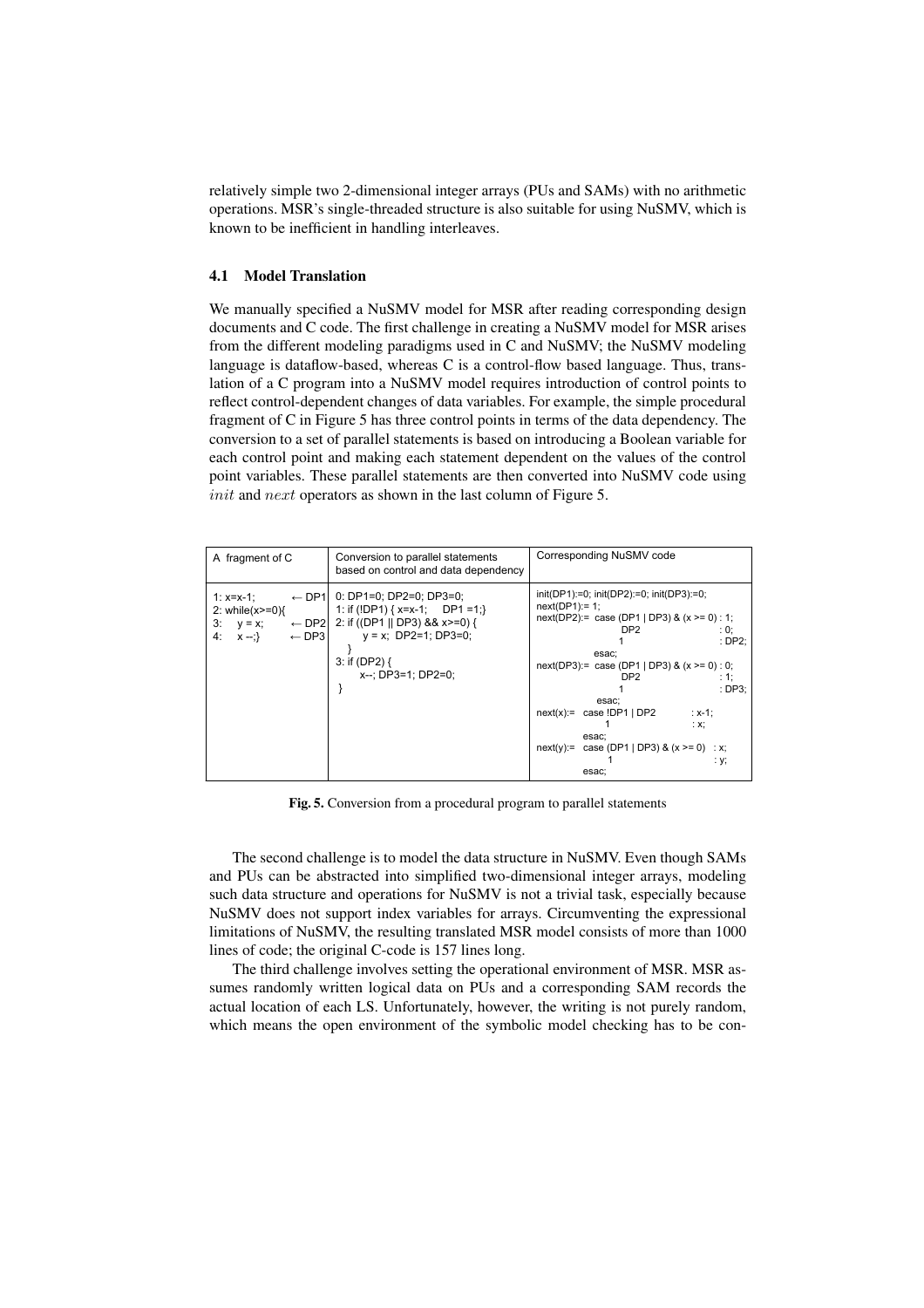strained according to several rules; the followings are some of the representative rules applied to the random writing.

- 1. One PU is mapped to at most one LU.
- 2. If the  $i_{th}$  LS is written in the  $k_{th}$  sector of the  $j_{th}$  PU, then the  $(i \mod m)_{th}$  offset of the  $j_{th}$  SAM is valid and indicates the PS number k, where m is a number of sectors per unit (4 in our experiments).
- 3. The PS number of the  $i_{th}$  LS must be written in *only* one of the  $(i \mod m)_{th}$  offsets of the SAM tables for the PUs mapped to the  $\lfloor \frac{i}{m} \rfloor_{th}$  LU.

For example, for imposing the last two rules, we use the following weaker invariants, which include spurious value combinations in SAMs, to reduce the complexity of imposing invariants. Note that this weakening of invariants does not produce false positives when checking the INV property specified in Section 3.

$$
\forall i, j, k \ (logical\_sectors[i] = PU[j].sect[k] \rightarrow (SAM[j].valid[i \mod m] = true
$$
  
\n&
$$
\& \ SAM[j].offset[i \mod m] = k
$$
  
\n&
$$
\forall p. (SAM[p].valid[i \mod m] = false)
$$
  
\nwhere  $p \neq j$  and  $PU[p]$  is mapped to  $\lfloor \frac{i}{m} \rfloor_{th} LU$ )

#### 4.2 Performance Analysis

We have performed a series of experiments in order to assess the feasibility and scalability of model checking the invariant property INV.

Experimental settings and verification results We verified MSR using a workstation equipped with Xeon 5160 (dual core 3 GHz) and 32 gigabytes memory. The workstation runs 64 bit Fedora Linux 7 and uses NuSMV 2.4.3. The scalability of NuSMV model checking is assessed by measuring the amount of time and memory required to verify the INV property as the number of physical units increases from 5 to 8 and the size of logical data increases from 5 to 7 sectors. Figure 6 shows the growth of time and memory consumption from these experiments; the verification time grows exponentially both with the number of physical units and the number of logical sectors (Figure 6 (a)). Note that the memory consumption shows better scalability than that of time consumption (Figure 6 (b)).

Although NuSMV succeeds in verifying that the MSR satisfies the  $INV$  property, the exponential time complexity limits the applicability of NuSMV model checking to only a small flash memory. As it requires about 11 hours and 550 megabytes of memory to verify the INV property for the MSR model with 7 physical units and 7 logical sectors, we conclude that further experiments with larger numbers of physical units and logical sectors are meaningless.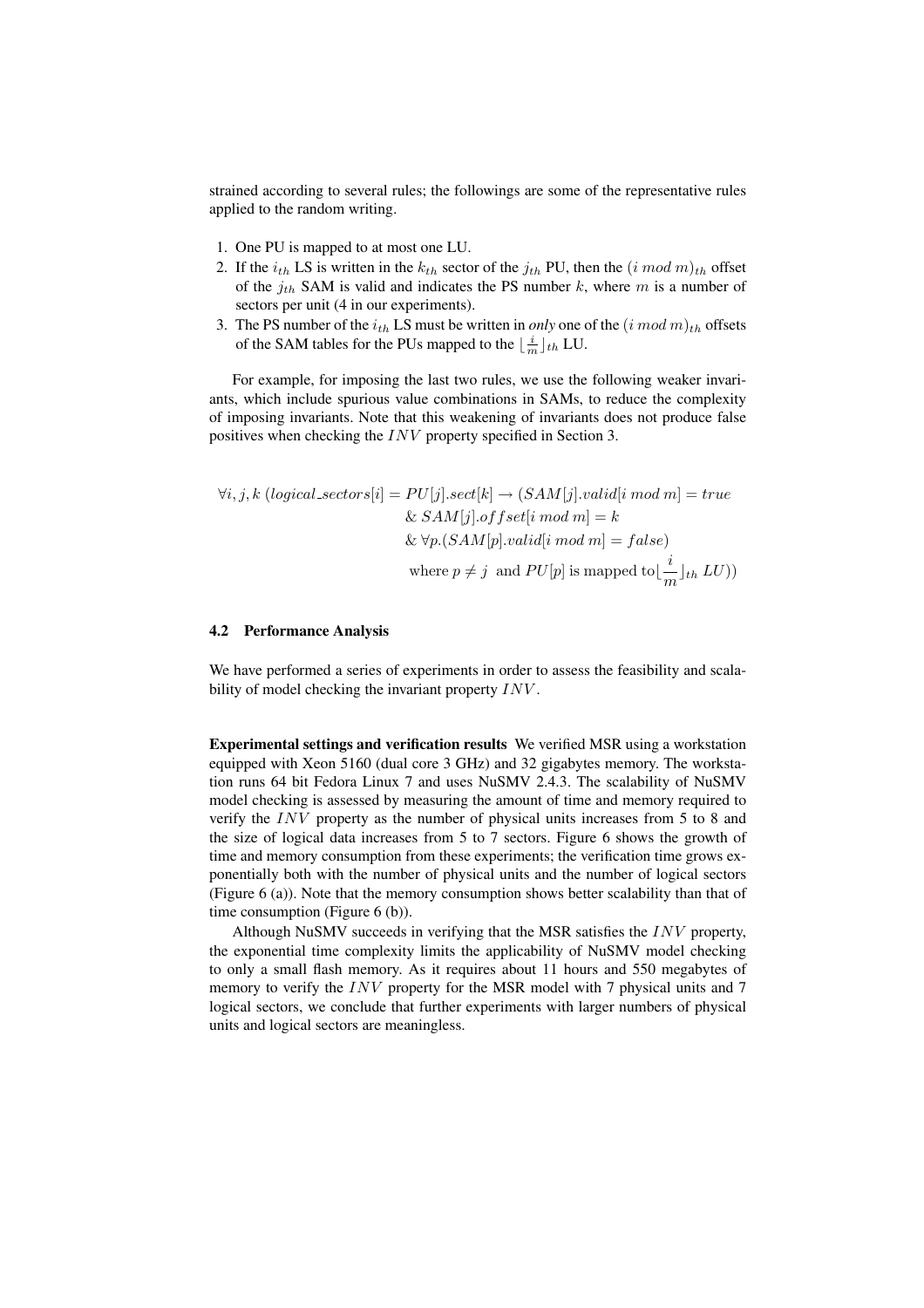

Fig. 6. Time and space complexities of NuSMV model checking

Dynamic reordering and time complexity The exponential growth of verification time is mainly due to the dynamic reordering of BDD variables to keep the symbolic representation of the state space as compact as possible. OBDD representations for a Boolean formula can be quite different in terms of the number of nodes representing the formula. Since finding optimal BDD variable orderings is an intractable problem [3], NuSMV periodically attempts to improve the orderings by moving each variable through the ordering to find its best location using the sifting algorithm [22]. While this ordering process is known to be effective in terms of reducing the state-space, it is time-consuming, as is clearly seen from our experiments. We observed that more than 90% of verification time was consumed for dynamic reordering.

The NuSMV version of the MSR model (with 5 LS's, 5 PUs) requires 365 BDD variables for its symbolic representation and generates more than 1,182,300 BDD nodes during the verification process, which is 12 times larger in size than the rule-of-thumblimit for effective reordering, i.e., 100,000. Note that the number of BDD variables encoding the MSR is undesirably large, mainly due to the encodings of data variables; it is necessary to encode at least 20 data variables for 5 PUs with 4 PS's each. Even with a restricted domain, e.g., with the size of the data domain 5, each PS needs 6 (=3+3) Boolean variables, resulting in a total of 120. Since MSR also maintains a SAM of approximately the same size, we can deduce that more than 240 BDD variables are used for encoding the main data structure alone.

Search depth and performance From the experiments, we note that the long search depth for checking MSR constitutes a major performance bottleneck. In [26], a case study on model checking a flight guidance system (FGS) is reported. FGS is encoded in a larger number of BDD variables, but shows better performance than that of MSR; one of the FGS models was encoded with 839 BDD variables and the peak number of nodes was 3,213,168. The major difference is that FGS requires less than 10 iterations for symbolic fixed-point computation, whereas MSR models require 37 - 53 iterations, because of the nested loops used in the MSR algorithm. The long search depth exacerbates memory and time complexity since reordering is performed at each search iteration.

To assess the effect of long search depth on verification performance, we remodeled the MSR environment such that the random writing environment is explicitly modeled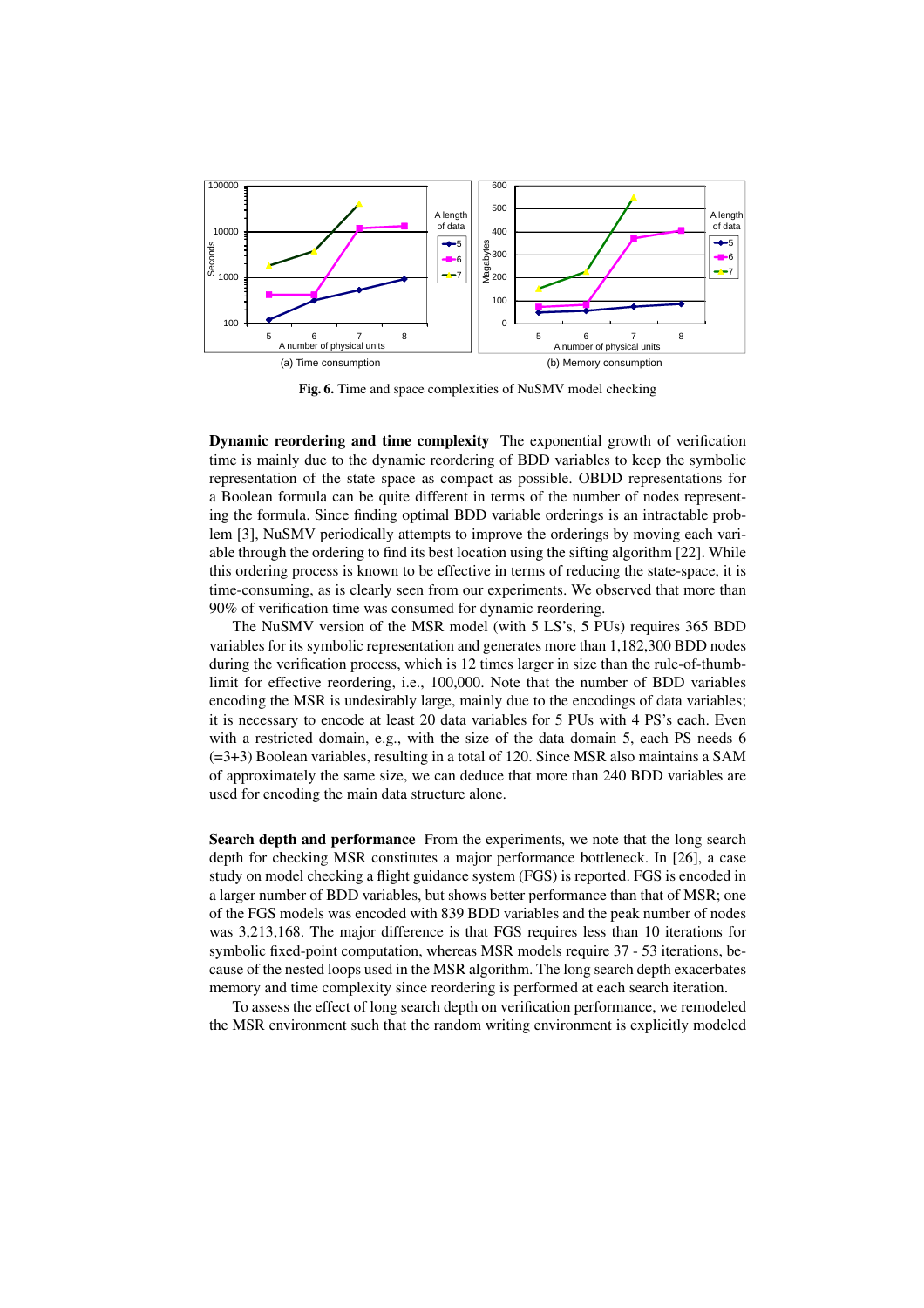with non-deterministic random value assignments. Note that adding a random writing routine increases the complexity of symbolic model checking especially in terms of the search depth; for 5 LS's written in 5 PUs, each with 4 sectors, at least  $5 \times 5 \times 4 = 100$ iterations are required to simulate random writing. Experiments show that a model with a random writing routine requires 169 iterations for fixed-point computation, spending 10 times more verification time than the model with invariants.

#### 4.3 Data Abstraction

In our experiments, we have applied a simple data abstraction on the domain of LS's to avoid the state-space explosion problem. Though the original LS's range over integer domain, we can reduce the domain to a set of integer values where the total number of distinct values in the set equals to the number of logical sectors to read, because the MSR model as well as the  $INV$  property requires only equality checking between LS's and the read buffer. For example, 6 distinct values, e.g., {0,1,2,3,4,5}, would be enough for checking the INV property for MSR with 6 logical sectors.

In fact, two distinct values,  $\{0,1\}$ , for each data variable may be enough to check an equality condition  $a = b$  since all possible combinations of values  $\{(a, b)|a, b \in \mathcal{N}\}\$ can be partitioned into two equivalent classes,  $A = \{(a, b)|a = b\}$ ,  $B = \{(a, b)|a \neq b\}$ , and one representative value pair per each equivalent class, e.g.,  $(0,0)$  for A and  $(0,1)$ for B, is enough to cover all possible cases. Nevertheless, we cannot reduce our data domain uniformly to  $\{(0,0), (0,1)\}$  because of the constraints we have imposed on the MSR models; as mentioned in the previous sections, we have imposed several constraints for setting the operational environment of MSR instead of explicitly modeling the sector writing routine for performance reasons. One example of such invariants, as introduced in Section 4.1, constrains that no two logical sectors contain the same data. For example, suppose  $logical\_sectors[0] = logical\_sectors[1]$ and  $logical\_sectors[0] = PU[0].sect[0] \& logical\_sectors[1] = PU[0].sect[1],$ then we can imply that  $logical\_sectors[0] = PU[0].sect[0] = PU[0].sect[1].$  This implies to a contraction,  $SAM[0].offset[0] = 0 \& SAM[0].valid[0] = 1$  and  $SAM[0].offset[0] = 1 \& SAM[0].valid[0] = 1, by the invariants introduced in Sec$ tion 4.1. Therefore, we need at least k distinct values to distinguish  $k$  logical sectors.

# 5 Model Checking MSR using Spin

Due to common characteristics of Promela and C, creation of a formal Promela model from MSR is more convenient compared to NuSMV. Furthermore, the Promela model of MSR was semi-automatically generated by using Modex [14] which is a general purpose translation tool from C to Promela.

#### 5.1 Model Translation

In a Promela model, the MSR environment (i.e., logical sectors, physical sectors and SAM) is specified such that all possible distributions of data into physical sectors are generated exhaustively through non-deterministic guarded commands.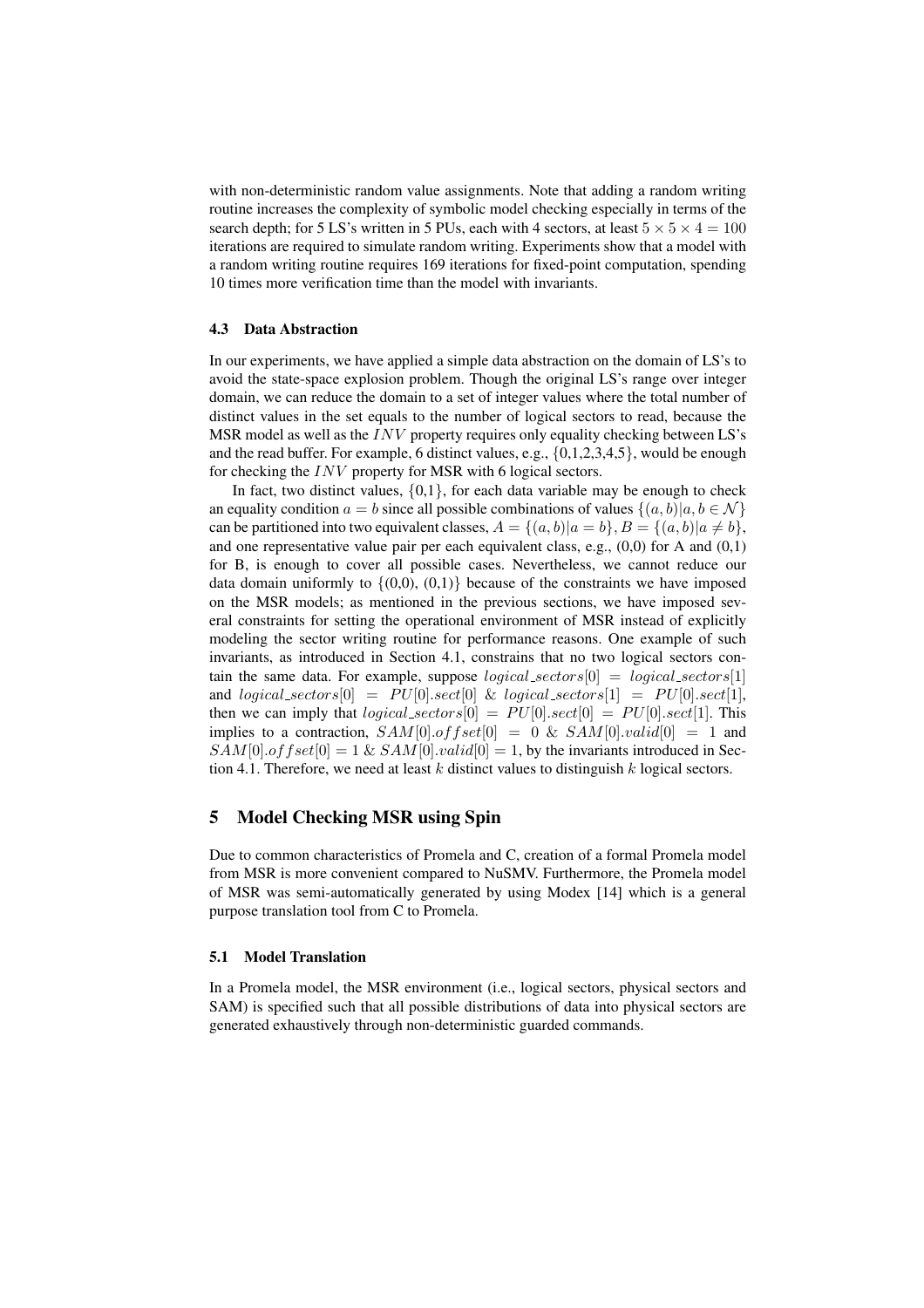Modex [14] translates the control structure of MSR such as  $if$  and while into corresponding Promela control structures. Other C statements are inserted as embedded C code into the Promela model starting with a keyword  $c$ -expr $\{\ldots\}$  for Boolean expressions and  $c \text{-code} \{ \dots \}$  for assignments and function calls [14]. As a result, the Promela model generated by Modex has the same 4-level nested loops as MSR does. The embedded C codes are blindly copied from the text of the Promela model into the code of the verifier that Spin generates.

In addition, we modified the generated Promela model to make the embedded C code work correctly and efficiently under the Spin verification environment. For example, linked lists of PUs and SAMs in MSR were replaced with arrays of PUs and SAMs. These modifications were performed through an explicit translation table given to Modex. Modex textually replaces C patterns in the table with the corresponding Promela codes specified in the table. Figure 7(a) shows an excerpt of MSR and the Promela code generated by Modex using the translation table of Figure 7(b). The total translation table used to generate a Promela model from MSR is 63 lines long. The translated Promela model is 250 lines long, including the embedded C code. The requirement property is specified by the assert statement assert ( logical sectors  $[0]$  ==buf[0] & & logical sectors  $[1] ==$ buf $[1] \ldots$ ) located at the end of the MSR process.

#### 5.2 Data Abstraction

In explicit model checking, all system states are stored in a huge hash table explicitly. Thus, data structures in the model do not incur extra overhead, since data structures are stored into the state vector as they are, not through complex BDD encoding.

MSR traverses a large amount of memory, most of which are taken by PUs and SAMs. The PUs and SAMs in embedded C code are *tracked* throughout the verification process, but are *not* stored in the state vector. <sup>4</sup> Instead, we add a new *signature* that represents the state of PUs and SAMs and put that signature into a state vector so that verification produces the correct result with this data abstraction. The signature is an ordered list of the physical locations of logical sectors (i.e. pairs of a PU number and a PS number). For example, the signature for Figure 4(a) is  $\langle (0,1),(1,1),(1,2),(2,3),(3,0),(4,1) \rangle$ since 'A' is located at PU0's PS1 and 'B' is located at PU1's PS1 and so on. Therefore, there exists an one-to-one relation between signatures and states of PUs and SAMs and this abstraction preserves logical soundness according to the soundness theorem in [14].

Considering that the size of PUs is much larger than that of data, a significant amount of memory is reduced through this abstraction. For example, if 5 sectors long data is distributed over 10 physical units, the state vector should contain at least  $80 (=2)$  $\times$  (10 PUs  $\times$  4 sectors)) bytes for PUs and SAMs. The corresponding signature is 4 bytes long (=  $5 \times$  ([log<sub>2</sub>10]bits + [log<sub>2</sub>4]bits)), resulting in a 95% reduction of the state vector size for PUs and SAMs only.

 $4$  This data abstraction on embedded C data is achieved through c\_track keyword with Unmatched parameter. This feature has been available since Spin 4.1.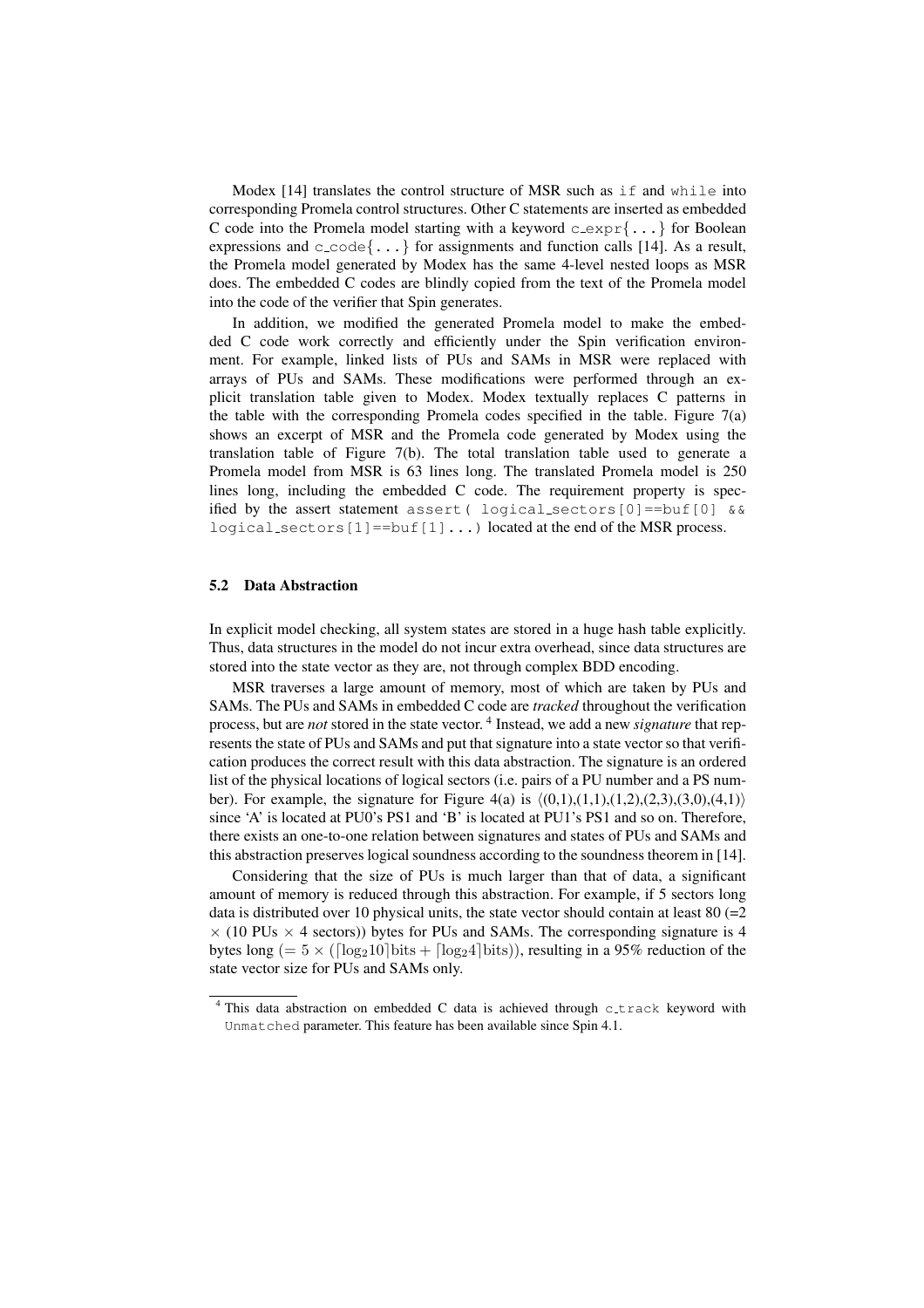| C code                                   | <b>Promela Code</b>                                                                  |  |  |  |  |
|------------------------------------------|--------------------------------------------------------------------------------------|--|--|--|--|
| do{                                      | do                                                                                   |  |  |  |  |
| if (cur->SAM[sldx] < DELETED){           | $::$ if                                                                              |  |  |  |  |
| fst offset = $cur->SAM[sldx]$ ;          | $\therefore$ c_expr{SAM[PU_id].offset[sldx] != NULL;};                               |  |  |  |  |
| $sldx++$                                 | c_code{now.fst_offset=SAM[PU_id].offset[sldx];};c_code{sldx++;};                     |  |  |  |  |
|                                          |                                                                                      |  |  |  |  |
| while (read $scts > 0$ )                 | do                                                                                   |  |  |  |  |
| if ((fst_offset+scts)==cur->SAM[sldx]){  | $\therefore$ c_expr{read_scts > 0};                                                  |  |  |  |  |
| $scts++$                                 | if                                                                                   |  |  |  |  |
| read scts--:                             | :: c_expr{now.fst_offset+now.scts==SAM[PU_id].offset[sldx]};                         |  |  |  |  |
| $sldx++$                                 | c_code{scts++;}; c_code{read_scts++;}; c_code{sldx;};                                |  |  |  |  |
| } else break;                            | :: else; break;                                                                      |  |  |  |  |
|                                          | fi:                                                                                  |  |  |  |  |
| error = BML MRead(VNC->Vol,              | $\therefore$ else; -> break;                                                         |  |  |  |  |
| SHPC->startVsn + fst offset, scts, buf); | od:                                                                                  |  |  |  |  |
| break:                                   | inline_BML_MRead(PU_id,fst_offset,scts,buf);                                         |  |  |  |  |
|                                          | break:                                                                               |  |  |  |  |
| $cur = cur$ ->Next:                      | $\therefore$ else;                                                                   |  |  |  |  |
|                                          | fi:                                                                                  |  |  |  |  |
|                                          | c code $\{PU$ id = PU id + 1;};                                                      |  |  |  |  |
|                                          | if                                                                                   |  |  |  |  |
|                                          |                                                                                      |  |  |  |  |
|                                          |                                                                                      |  |  |  |  |
|                                          |                                                                                      |  |  |  |  |
|                                          |                                                                                      |  |  |  |  |
| } while (cur != NULL);                   | :: c_expr{ !((PU_id)==nPU_LU0    (PU_id)==MAX_PU) };<br>:: else; break;<br>fi<br>od: |  |  |  |  |

| (a) MSR C code and the corresponding Promela code |  |  |
|---------------------------------------------------|--|--|
|---------------------------------------------------|--|--|

| <b>Pattern in C code</b>                                                                      | <b>Corresponding Promela code</b>                        |  |  |  |  |
|-----------------------------------------------------------------------------------------------|----------------------------------------------------------|--|--|--|--|
| (cur->SAM[sldx] <deleted)< td=""><td>c_expr{SAM[PU_id].offset[sldx] != NULL}</td></deleted)<> | c_expr{SAM[PU_id].offset[sldx] != NULL}                  |  |  |  |  |
| fst_offset=cur->SAM[sldx]                                                                     | c_code{now.fst_offset = SAM[PU_id].offset[sldx];}        |  |  |  |  |
| $((fst_offset + scts) == cur$                                                                 | c_expr{now.fst_offset+now.scts==SAM[PU_id].offset[sldx]} |  |  |  |  |
| error=BML_MRead(                                                                              | inline_BML_MRead(PU_id,fst_offset,scts,buf)              |  |  |  |  |
| cur=cur->Next                                                                                 | c code{ $PU$ id = $PU$ id + 1;}                          |  |  |  |  |
| (cur!=NULL)                                                                                   | c_expr{ !((PU_id) == nPU_LU0    (PU_id) == MAX_PU) }     |  |  |  |  |

(b) A translation table for Modex

Fig. 7. An excerpt of MSR and the corresponding Promela code created by Modex

## 5.3 Performance Analysis

We used Spin 4.3.0 on the same computing platform where NuSMV experiments were performed. We have performed two series of experiments with different lengths of data as well as different numbers of physical units. The first series of experiments are performed without data abstraction and the second series of experiments are performed with the data abstraction. <sup>5</sup> Figure 8 illustrates performance data for checking the requirement property. In all of the experiments, Spin shows that the requirement property is satisfied.

For experiments without data abstraction, Spin verified a flash containing 10 PUs and 5 logical sectors in 356 seconds, consuming 9.6 gigabytes of memory. In comparison, experiments with data abstraction, denoted as " $n$ (abs)" in Figure 8, Spin consumes

<sup>&</sup>lt;sup>5</sup> These experiments were performed without lossy compression such as bitstate hashing. For experiments without data abstraction, the -DCOLLAPSE option was used.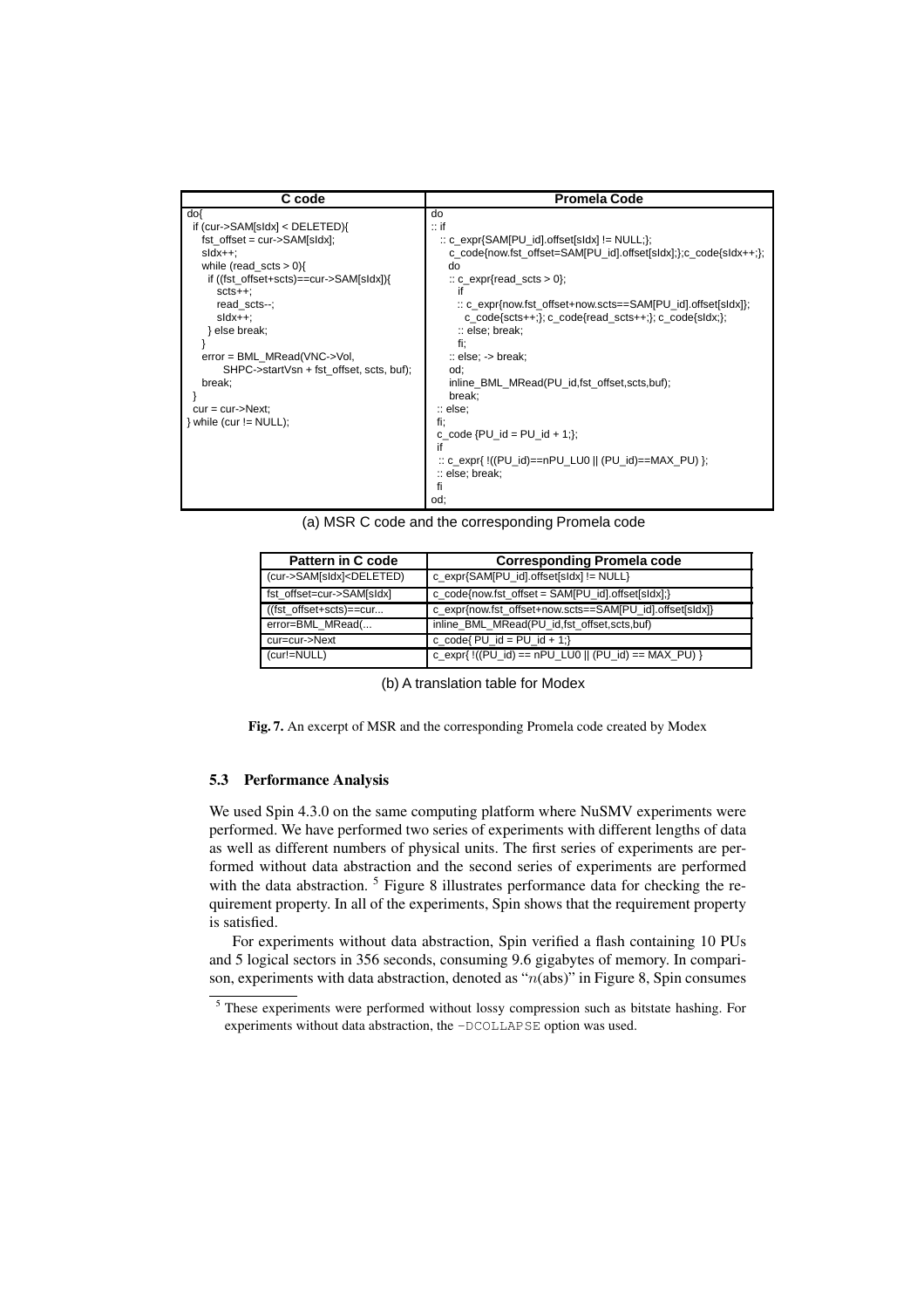

Fig. 8. Time and space complexities of Spin model checking

2.1 gigabytes of memory in 230 seconds, which reduces the memory consumption by 78% and the verification time by 35%, as shown in Table 1. Data abstraction reduces not only memory consumption but also verification time, since the time taken to store and retrieve state space is reduced as well.

| # of physical units $\parallel$          |  |  |  |
|------------------------------------------|--|--|--|
| Memory reduction 17% 38% 57% 68% 74% 78% |  |  |  |
| Time reduction 23% 24% 26% 32% 34% 35%   |  |  |  |

Table 1. Memory and time reductions for 5 logical sectors due to the data abstraction

As can be seen in Figure 8, the memory consumption and verification time increase exponentially in relation to the number of physical units. The bottleneck in this verification task is its memory consumption. Spin handles states explicitly, and thus the exponentially increasing number of possible distribution cases accordingly causes an exponential increase of memory. Compared to NuSMV, however, Spin is significantly faster for the verification tasks of this type. For example, for a test case of 7 logical sectors and 7 physical units, Spin takes 27 minutes with 11.4 gigabytes with data abstraction, while NuSMV takes more than 11 hours with 550 megabytes. In Spin, scalability on memory consumption is a larger problem while verification time is a more serious problem in NuSMV.

# 6 Model Checking MSR using CBMC

CBMC [10] analyzes C code directly without an abstract model and produces a bitlevel accurate analysis result. Although, a SAT formula straightforwardly translated from a C program can be huge including millions of Boolean variables and clauses, this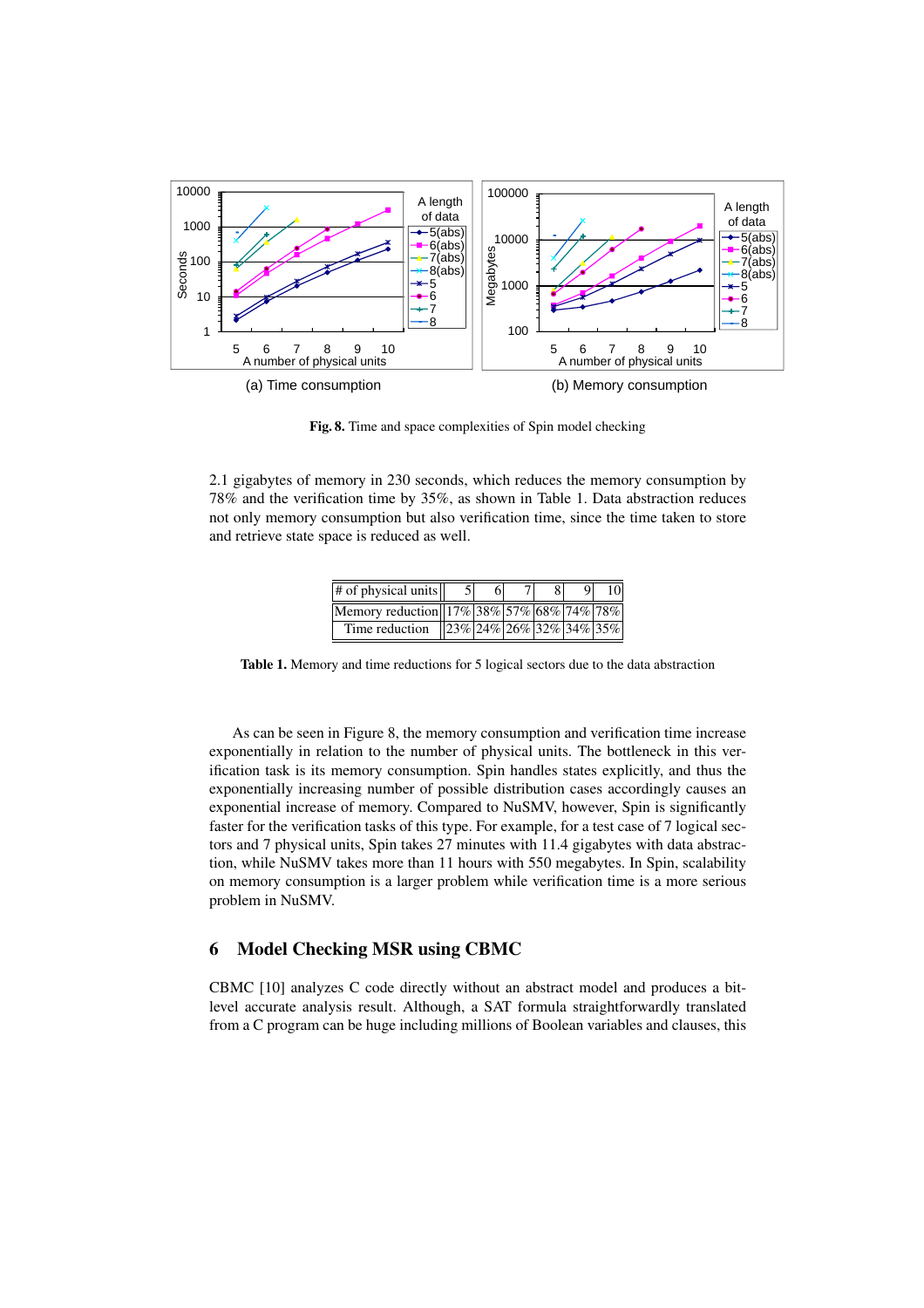huge formula can be solved by a SAT solver in an acceptable time for many practical cases [2].

#### 6.1 Model Translation

CBMC does not need an explicit model translation, since it can directly analyze MSR C code. However, to obtain meaningful verification result, we have to build an environment that provides only valid configurations of a flash memory to MSR, as we did for NuSMV experiments. We specified an environment model using assume statements (\_CPROVER\_assume(Boolean expression)) and the environment model is similar to that of NuSMV experiments since both of them share most of the invariants (e.g. invariants in Section 4.1).

For the numbers of loop unwindings for bounded model checking, we can get a valid upper bound of each loop from the loop structures described in Section 3.

- The outermost loop iterates at most L times, where L is a number of LUs.
- The second outermost loop iterates at most 4 times, since one LU contains 4 LS's (i.e., readScts $\leq$ 4) and at least one LS is read at each iteration.
- The third loop iterates at most M times where M is a total number of PUs.
- The innermost loop iterates at most 4 times, since one PU contains 4 PS's.

For example,  $L = 2$  and  $M = 5$  for Figure 4(a).

#### 6.2 Performance Analysis

We used CBMC 2.6.0 (with MiniSAT 1.1.4) on the same computing platform where NuSMV and Spin experiments were performed. We performed two series of experiments with different lengths of data as well as different numbers of PUs. One series of experiments verifies MSR with a linked list representation of PUs as written in MSR C code. The other series of experiments verifies MSR with an array representation of PUs as written in NuSMV and Spin models. In all of these experiments, the requirement property specified by the assert statement assert ( logical sectors  $[0] = =$ buf $[0]$  & & logical\_sectors[1]==buf[1]...) is satisfied.

Figure 9 illustrates the performance results of these two series of experiments. Experiments with array representation are denoted as " $n(array)$ ". In addition, Table 2 enumerates the sizes of SAT instances of MSR problems. For example, if 8 sectors long data is distributed over 10 PUs, then the corresponding SAT formula contains  $3.3 \times 10^6$ Boolean variables and  $11 \times 10^6$  clauses.

Compared to the results of Spin experiments, CBMC demonstrates better performance in both verification time and memory consumption for large problem instances. For example, when data is 7 sectors long and the number of PUs is 7, CBMC takes 688 seconds and consumes 418 megabytes of memory while Spin with the data abstraction takes 1604 seconds and consumes 11.4 gigabytes of memory. CBMC demonstrates better performance compared to NuSMV for large problem instances, too. <sup>6</sup> Note that for

<sup>&</sup>lt;sup>6</sup> We could not use the SAT-based bounded model checking capability of NuSMV in this project, since the smallest problem instance took more than 3 hours.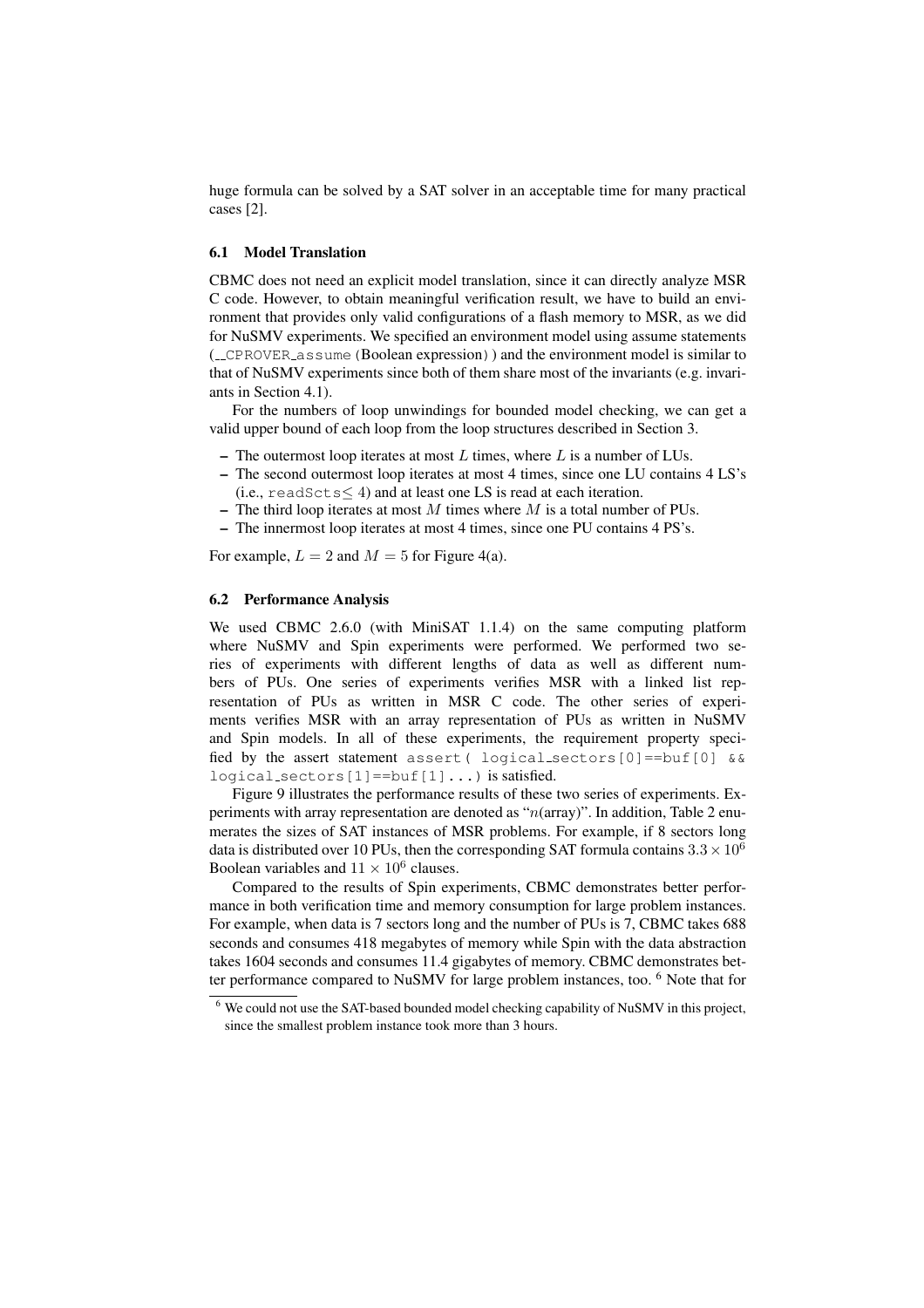

Fig. 9. Time and space complexities of CBMC model checking

|   |  |  |     |                                     |     |             |     |                                                                                 |       |     |     | 10 |  |
|---|--|--|-----|-------------------------------------|-----|-------------|-----|---------------------------------------------------------------------------------|-------|-----|-----|----|--|
|   |  |  |     |                                     |     |             |     | $\times 10^6$ var clause var clause var clause var clause var clause var clause |       |     |     |    |  |
|   |  |  |     |                                     |     |             |     | 4.2 1.6 5.3 1.9 6.6 2.3 7.9 2.7 9.2                                             |       |     | 3.0 |    |  |
| 6 |  |  |     | 4.3 $ 1.6 $ 5.5 $ 2.0 $ 6.7 $ 2.3 $ |     |             |     | - 8.0                                                                           | 2.7   | 9.4 |     |    |  |
|   |  |  |     | 5.6                                 | 2.0 | 6.9         | 2.4 | 8.3                                                                             | 12.81 | 9.7 |     |    |  |
|   |  |  | 1.7 | 5.8                                 |     | $ 2.1 $ 7.1 | 2.5 | 8.4                                                                             | 2.9   | 9.9 |     |    |  |

Table 2. The sizes of the SAT CNF instances of MSR with different configurations

the problem of the same size, NuSMV takes 11 hours and consumes 550 megabytes of memory. If CBMC uses array representation instead of linked list for PUs, the verification performance is improved even better; for the same experiment with array representation, CBMC takes 203 seconds and consumes 148 megabytes of memory .

This high performance of solving huge SAT formulas (see Table 2) in a modest time is obtained by the advanced heuristics used by modern SAT solvers. Although SAT is a NP-complete problem, many structured problem instances can be solved in an acceptable time [21, 23] with help of heuristics such as VSIDS or random restart [17]. Detailed analysis on these CBMC based experiments will be reported in a separate article.

# 7 Discussion

In this section, several issues are discussed on the basis of our experience in this project.

#### 7.1 Application of Model Checking in Industrial Software Projects

Formal verification techniques are being evaluated for experimental purposes for software projects in major electric device manufacturers in Korea such as Samsung, as a complement of software testing, which has thus far been *the* software verification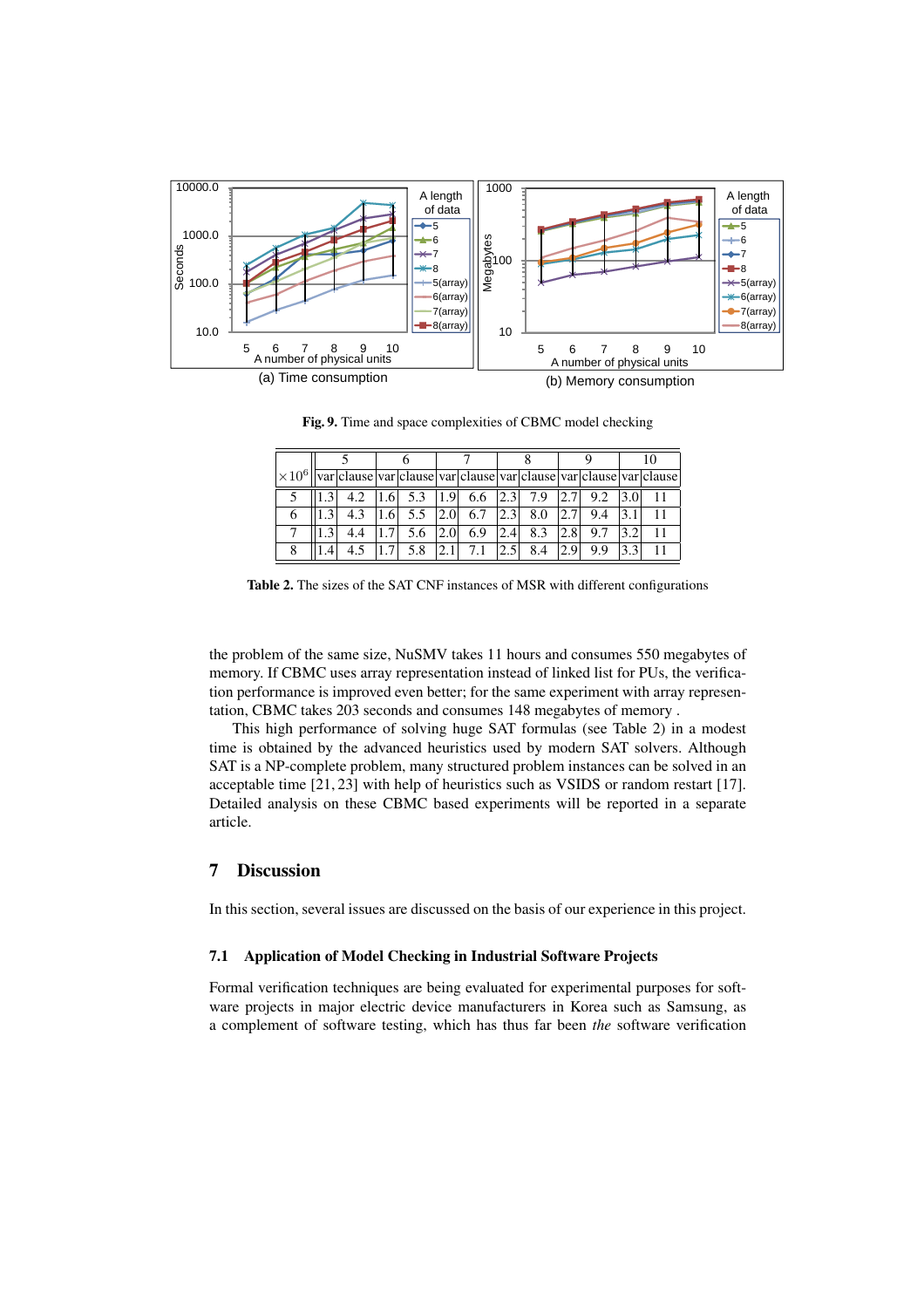technique. Samsung performed the majority of testing for the OneNAND device driver randomly, which does not provide sufficient coverage for detecting bugs even with a huge number of test cases, since there are astronomically many possible scenarios (see Section 3). Even with a scalability limitation, this OneNAND verification project was evaluated as a success as it confirmed the correctness of the MSR, which could not be assumed through testing, for a small flash memory; exhaustive exploration through model checking provides high confidence in the correctness of MSR.

#### 7.2 Advanced Abstraction Techniques

We have applied a basic data abstraction (e.g. a fixed string "ABCDE" serves for all 5 sectors long strings) described in Section 3 to reduce state space of MSR. In addition, we used weaker invariants to model the environment of MSR with reduced complexity, which does not produce false positives (see Section 4.1). However, more aggressive abstractions based on symmetry turned out to be hard to apply for this project, since we have to validate several assumptions on MSR code to exploit symmetry, which requires inductive proof techniques which are beyond the scope of the project.

For experiments in NuSMV, only primitive data type reductions are applied to reduce the search space. Other well-exercised and aggressive abstraction techniques, such as predicate abstraction [15], counter-example-guided abstraction-refinement (CE-GAR) [7], and temporal case splitting [18], might be applied to enhance the performance of NuSMV verification. Nevertheless, their effectiveness on MSR is questionable due to the following reasons:

- 1. A simple trial experiment shows that case-splitting does not always improve the verification performance for MSR. For example, we have checked each sub-case of the INV property, after  $MSR \rightarrow logical\_sector[i] = but fi$ , separately for each i, where  $0 \le i \le 4$  and a flash has 7 PUs. The verification time required for the case  $i = 1$  is about 840 seconds. Note that the time required for checking the original INV property for the same setting is only 530 seconds.
- 2. The predicate abstraction or CEGAR approach can be effective when checking the safety or compatibility of a software module whose unrelated branches of control flow and/or large data domains can be safely abstracted away. In the case of MSR, however, each control branch contributes to its functional correctness, leaving small chances for reducing complexity by abstraction. We also note that the data domain in MSR has already been reduced to a minimal set (e.g.  $\{0,1,2,3,4\}$  for 5 sectors long data) for the verification using NuSMV.

For Spin experiments, besides the one-to-one data abstraction described in Section 5.2, there exist other data abstraction techniques that have yet to be applied. For example, [16] proposes a memory-efficient hash table that implements a sophisticated hash table structure which uses less memory at the cost of operation time overhead. To apply this technique, however, we should modify the Spin source code to change its hash table structure, which is beyond the scope of the project.

For CBMC experiments, there exist not much room to apply aggressive abstraction to MSR itself, since the MSR C code should not be modified much for abstraction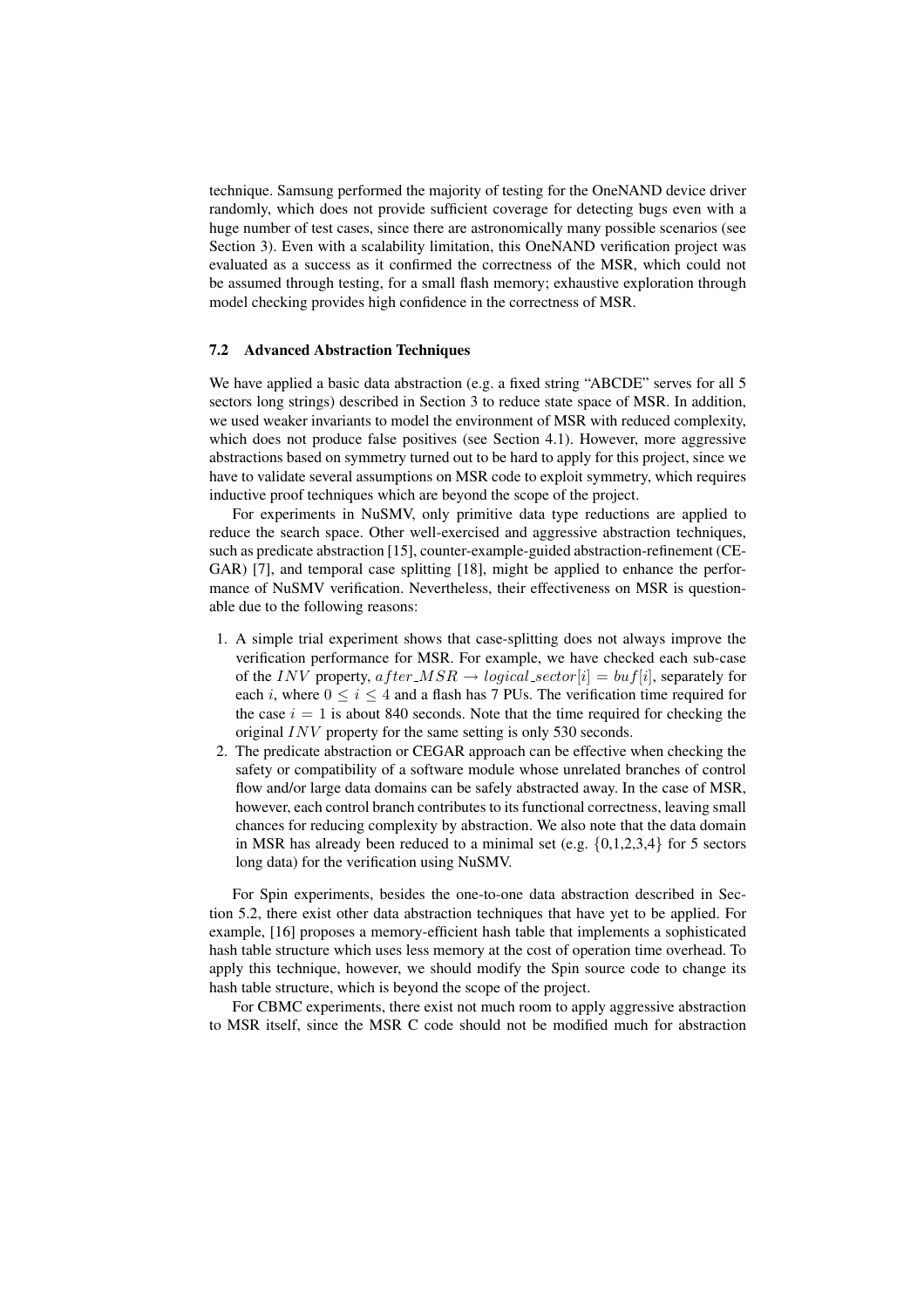purpose. However, the environment model of MSR can be built in an efficient way. For example, the abstraction of the linked list representation of PUs into array based one results in performance improvement as shown in Figure 9, although this abstraction slightly modifies the MSR code to work on the array of PUs instead of the linked list of PUs.

#### 7.3 Scalability of Model Checking

Even with the abstraction techniques noted in Section 7.2, it is not clear that model checking can be an overall solution for verifying software similar to MSR. For software handling a large data structure, model checking has an inherent scalability limitation, since the size of the environment to be modeled and analyzed is extremely large, even with symmetry reduction or state partitioning. Thus, for software similar to MSR, it still seems appropriate to utilize human expertise through a theorem prover, constraint solving, or inductive proofs. For this aspect, invariant based modeling is preferable since invariant based model can be adapted to specify a target system for theorem proving. We are planning to study this problem further by using a theorem prover.

## 8 Conclusion and Future Work

We have shown that a difficult verification problem in industrial software can be tackled using automated formal verification tools. Though the project was conducted on a small-scale, Samsung highly valued the verification result. It was also confirmed that comprehensive verification techniques have feasible use and that they can complement testing or provide an alternative solution. This has motivated our next project; we plan to analyze a flash file system to check data consistency at the events of random power-off.

At the same time, we could understand relative strengths and weaknesses of three popular model checking techniques empirically - BDD-based one, explicit one, and SAT-based one. We will analyze the experimental results of CBMC further, since CBMC demonstrated the best verification performance in this project and requires minimal verification efforts due to direct C analysis capability. The experience gained in this project also led the authors to realize the practical limitations on the scalability of model checking and the necessity of conducting further research to address the issue through the use of smart abstraction techniques and/or by utilizing human expertise.

## References

- 1. Samsung OneNAND fusion memory. http://www.samsung.com/global/business/ semiconductor/products/fusionmemory/Products OneNAND.html.
- 2. SAT competition 2007: a satellite event of the SAT 2007 conference, 2007. http://www.satcompetition.org/2007/.
- 3. B. Bollig and I. Wegener. Improving the variable ordering of obdds is np-complete. *IEEE Transactions on Computers*, 45(9), September 1996.
- 4. A. Bouajjani, P. Habermehl, A. Rogalewicz, and T. Vojnar. Abstract regular tree model checking of complex dynamic data structures. In *13th International Static Analysis Symposium*, pages 52–70, 2006.